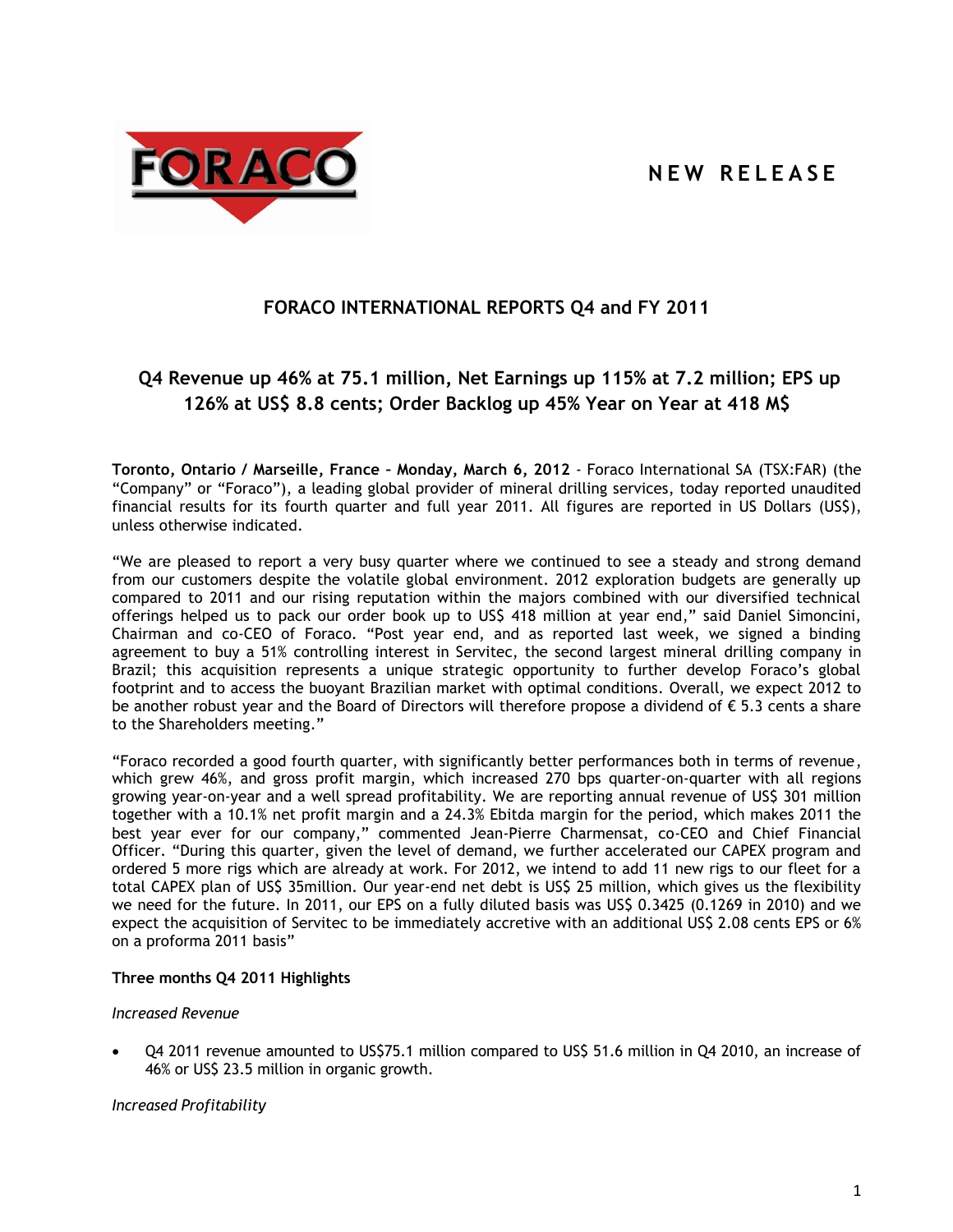- Q4 2011 gross profit including depreciation within cost of sales increased to US\$ 16.9 million compared to US\$10.2 million in Q4 2010, an increase of 65% or US\$ 6.7 million.
- Q4 2011 EBITDA amounted to US\$ 17.9 million (23.9% of revenue) compared to US\$ 11.6 million in Q4 2010 (22.5% of revenue).
- Q4 2011 net profit after tax amounted to US\$ 7.3 million, an increase of 115% or US\$ 3.9 million compared to Q4 2010.
- Q4 2011 earnings per share amounted to 8.79 US\$ cents (basic) and 8.72 US\$ cents (diluted), compared to 3.89 US\$ cents (basic) and 3.85 US\$ cents (diluted) in Q4 2010.

# **FY 2011 Highlights**

#### *Increased Revenue*

- FY 2011 revenue amounted to US\$ 301.1 million compared to US\$ 164.0 million in FY 2010, an increase of 84% or US\$ 137.1 million.
- The US\$ 137.1 million increase is primarily the result of:
	- US\$ 91.4 million in organic growth,
	- US\$ 45.7 million in revenue from South America for the five-month period ended May 31, 2011. Adviser generated US\$ 16.3 million more for the five month period ended May 31, 2011 than for the corresponding period in 2010 when it operated on a standalone basis.

#### *Increased Profitability*

- FY 2011 gross profit including depreciation within cost of sales amounted to US\$ 69.4 million, an increase of 92% or US\$ 33.3 million compared to FY 2010.
- FY 2011 EBITDA amounted to US\$ 73.3 million (24.3% of revenue) compared to US\$ 37.8 million in FY 2010 (23.0% of revenue).
- FY 2011 net profit after tax amounted to US\$ 30.4 million, an increase of 168% or US\$ 19.1 million compared to FY 2010.
- FY 2011 earnings per share amounted to 34.51 US\$ cents (basic) and 34.25 US\$ cents (diluted), compared to 12.85 US\$ cents (basic) and 12.69 US\$ cents (diluted) as reported in FY 2010.

#### **Acquisitions of businesses**

On May 26, 2010, the Company acquired a 100% shareholding in Adviser Drilling SA ("Adviser"), a company based in Chile providing services to major and junior mining companies in South America, mainly in Chile and Argentina.

On May 27, 2010, the Company completed the acquisition of a 50% controlling interest in LLC Eastern Drilling Company ("EDC"). EDC's operational facilities are positioned in far east Russia and Eastern Siberia.

The comparibility of the three-month periods ended December 31, 2011 and December 31, 2010 is not affected by these acquisitions, which took place in May 2010 whereas the financial performance for the years ended December 31, 2011 and December 31, 2010 is.

On March 2, 2012, the Company entered into a binding agreement to acquire a 51% shareholding in WFS Sondagem S.A. ("Servitec"), a Brazilian drilling service provider, for a predetermined price to be paid in cash and Company shares. As part of this agreement, the Company has an option to acquire and the current shareholders of Servitec have an option to sell the remaining 49% after three years at a price based on a formula principally taking into account EBITDA and net debt.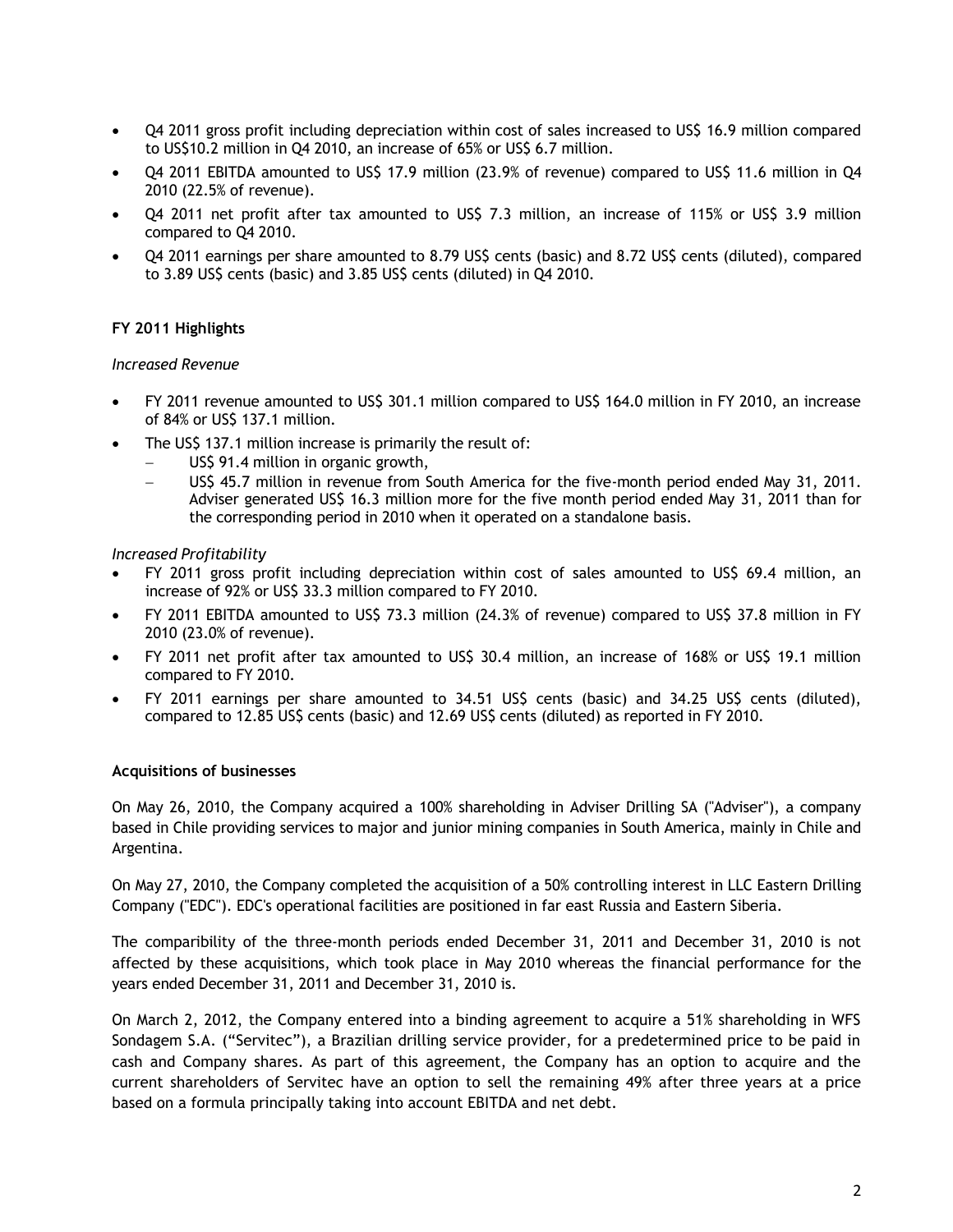# **Order Backlog**

The Company's order backlog as at December 31, 2011, amounted to US\$ 418 million ( US\$ 289 million), of which US\$ 298 million (US\$ 209 million) is expected to be executed during the 2012 fiscal year.

# **Selected financial data**

| (In thousands of US\$)<br>(unaudited) | Three-month period ended<br>December 31, | <b>Year ended</b><br>December 31, |         |         |
|---------------------------------------|------------------------------------------|-----------------------------------|---------|---------|
|                                       | 2011                                     | 2010                              | 2011    | 2010    |
| Revenue                               | 75,142                                   | 51,609                            | 301,139 | 164,040 |
| Gross profit (1)                      | 16,878                                   | 10,214                            | 69,425  | 36,108  |
| As a percentage of sales              | 22.5%                                    | 19.8%                             | 23.1%   | 22.0%   |
| <b>EBITDA</b>                         | 17,924                                   | 11,632                            | 73,306  | 37,757  |
| As a percentage of sales              | 23.9%                                    | 22.5%                             | 24.3%   | 23.0%   |
| <b>Operating profit</b>               | 10,080                                   | 4,968                             | 43,419  | 16,901  |
| As a percentage of sales              | 13.4%                                    | $9.6\%$                           | 14.4%   | 10.3%   |
| Profit for the period                 | 7,251                                    | 3,366                             | 30,414  | 11,331  |
| EPS (in US\$ cents)                   |                                          |                                   |         |         |
| Basic                                 | 8.79                                     | 3.89                              | 34.51   | 12.85   |
| Diluted                               | 8.72                                     | 3.85                              | 34.25   | 12.69   |

**(1) includes amortization and depreciation expenses related to operations**

# **Financial results**

# **Revenue**

| (In thousands of US\$)<br>(unaudited) | Q4 2011       | % change           | Q4 2010       | <b>FY 2011</b> | % change | <b>FY 2010</b> |
|---------------------------------------|---------------|--------------------|---------------|----------------|----------|----------------|
| Revenue                               |               |                    |               |                |          |                |
| Reporting segment                     |               |                    |               |                |          |                |
| Mining                                | 72,381        | 50%                | 48,116        | 286,444        | 96%      | 146,114        |
| Water                                 | 2,761         | $-21%$             | 3,493         | 14,695         | $-18%$   | 17,925         |
| <b>Total revenue</b>                  | 75,142        | $\underline{46\%}$ | 51,609        | 301,139        | 84%      | 164,040        |
| Geographic region                     |               |                    |               |                |          |                |
| South America                         | 31,574        | 39%                | 22.739        | 117.779        | 139%     | 49,325         |
| Africa                                | 20.994        | 83%                | 11.478        | 72,039         | 54%      | 46,655         |
| North America                         | 12.056        | 62%                | 7,451         | 55,754         | 88%      | 29,598         |
| Asia Pacific                          | 8,884         | 27%                | 6,987         | 32,472         | 33%      | 24,379         |
| Europe                                | 1,635         | $-45%$             | 2,955         | 23,096         | 64%      | 14,084         |
| <b>Total revenue</b>                  | <u>75,142</u> | <u>46%</u>         | <u>51,609</u> | 301,139        | 84%      | <u>164.040</u> |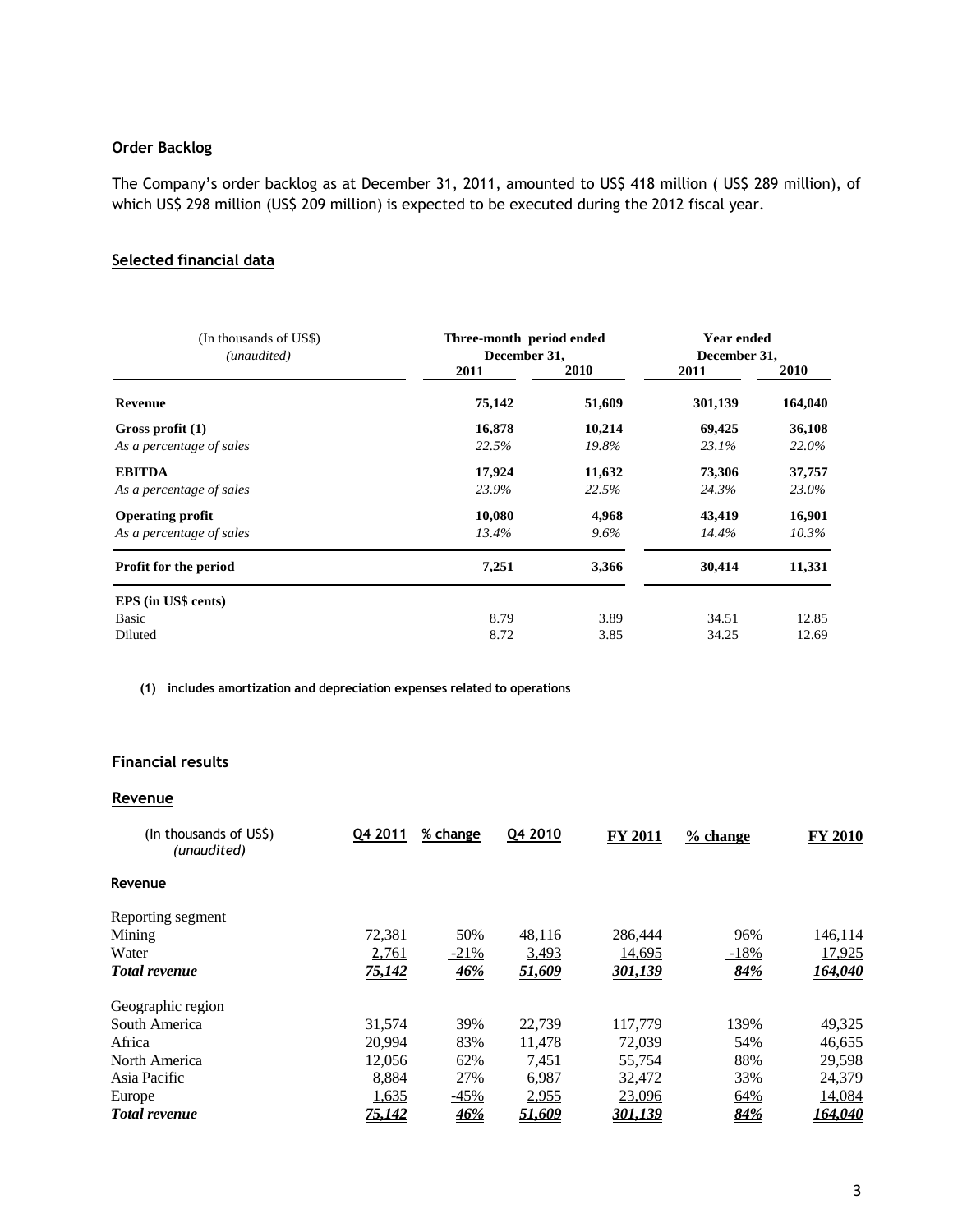# **Q4 2011**

Q4 2011 revenue amounted to US\$ 75.1 million, an increase of 46% or US\$ 23.5 million compared to Q4 2010.

The Mining segment, up US\$ 24.3 million, is driven by the contribution of all geographic areas benefiting from a strong worldwide demand except for in Europe (Russia) where the activity stopped earlier compared to Q4 2010 due to the early completion of contracts.

The Water segment decreased to US\$ 2.8 million in Q4 2011 compared to US\$ 3.5 million in Q4 2010 following the termination of certain contracts. Activities in this segment are principally carried out in Africa.

Revenue in South America amounted to US\$ 31.6 million in Q4 2011 (US\$ 22.8 million in Q4 2010) an increase of 39%. This was mainly generated by a new long-term contract with a major company in Chile and a better utilization rate of equipment linked to continued strong demand.

In Africa, the Q4 2011 revenue increased by 83% or US\$ 9.5 million compared to Q4 2010. This is mainly due to the expansion of mining operations in West Africa. This is slightly offset by the decrease in the water segment.

Continued strong market conditions in Canada drove a 62% growth in revenue in North America to US\$ 12.1 million in Q4 2011 from US\$ 7.5 million in Q4 2010, primarily due to increased activity with major companies.

In Asia-Pacific, Q4 2011 revenue amounted to US\$ 8.9 million, an increase of 27% or US\$ 1.9 million compared to Q4 2010. In Australia, as a result of its capital expenditure program, the Company started operations with 2 new Reverse Circulation rigs in Q3 2011.

Revenue in Europe decreased by US\$ 1.3 million in Q4 2011 compared to Q4 2010, due to the early completion of contracts in Russia.

# **FY 2011**

FY 2011 revenue amounted to US\$ 301.1 million, an increase of 84% compared to FY 2010 (US\$ 164.0 million).

The Mining segment increased by 96% or US\$ 140.0 million, driven by the contribution of operations in South America (US\$ 117.8 million in FY 2011 compared to US\$ 49.3 million in 2010) and a generally strong demand from which all operations benefited worldwide (US\$ 71.5 million increase in revenue).

Water segment revenue decreased by 18% from US\$ 17.9 million to US\$ 14.7 million in FY 2011. New developments in the water segment are expected in relation to the needs of the mining clients.

Revenue in South America amounted to US\$ 117.8 million in FY 2011 compared to US\$ 49.3 million in FY 2010 which corresponded to a seven- month period of activity. The increase in revenue on an equivalent pro forma twelve-month basis for 2010 (US\$ 78.7 million) is mainly generated by long-term contracts with major companies in Chile.

In Africa, the FY 2011 revenue increased by 54% or US\$ 25.4 million compared to FY 2010 as a result of the Company's continued strategy to develop its mining operations in West Africa. The Water segment,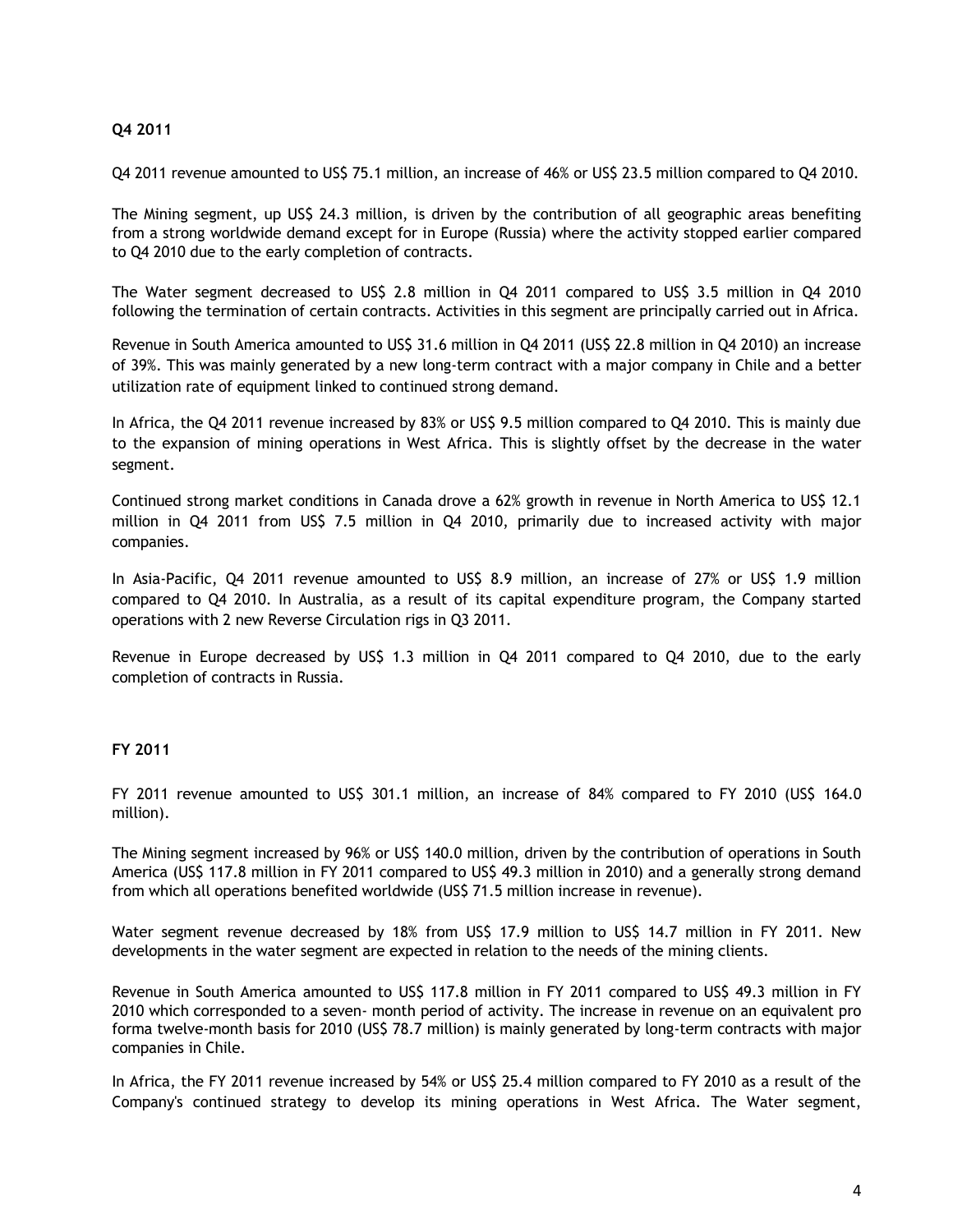decreased by 18% or US\$ 3.2 million during the year partly due to the political turmoil in Ivory Coast in the first part of the year and the ending of some contracts in 2011.

As a result of the continuing improvements in market conditions in Canada during the year, revenue in North America increased by 88% to US\$ 55.8 million in FY 2011 from US\$ 29.6 million in FY 2010. Greater demand from the oil sands activity and the development of long-term contracts with major companies in Western Canada and Ontario contributed to this increase.

In Asia-Pacific, FY 2011 revenue amounted to US\$ 32.5 million, an increase of 33% or US\$ 8.1 million compared to FY 2010. Both Australia and New Caledonia contributed to this increase.

Revenue in Europe amounted to US\$ 23.1 million in FY 2011, an increase of US\$ 9.0 million (or 64%) compared to FY 2010. This increase is due to stronger activity in Russia during the second and third quarters, when all rigs were in operation.

# **Gross Profit**

| (In thousands of US\$)<br>(unaudited) | Q4 2011       | % change    | 04 2010       | FY 2011 | % change | FY 2010 |
|---------------------------------------|---------------|-------------|---------------|---------|----------|---------|
| <b>Gross profit</b>                   |               |             |               |         |          |         |
| Reporting segment                     |               |             |               |         |          |         |
|                                       | 16.299        | 72%         | 9.499         | 66,165  | 108%     | 31,735  |
|                                       | <u>579</u>    | <u>-19%</u> | 715           | 3,260   | $-25%$   | 4,373   |
|                                       | <u>16,878</u> | <u>65%</u>  | <u>10,214</u> | 69,425  | 92%      | 36,108  |

#### **Q4 2011**

Overall, Q4 2011 gross profit amounted to US\$ 16.9 million (or 23% of revenue), an increase of US\$ 6.7 million or 65% compared to Q4 2010 (US\$ 10.2 million or 20% of revenue).

The mining segment gross profit as a percentage of revenue improved in all regions while the water segment gross profit margins remained stable.

Focus on risk management when entering new contracts, optimization of production equipment through long-term contracts, and proper execution of contracts are key contributors to margin growth.

#### **FY 2011**

For the year ended December 31, 2011, gross profit amounted to US\$ 69.4 million (or 23.1% of revenue), an increase of US\$ 33.3 million or 92% compared to FY 2010 (US\$ 36.1 million or 22.0% of revenue).

In general, the Mining segment gross profit benefited from improvements in utilization, contract terms, pricing and operational performance.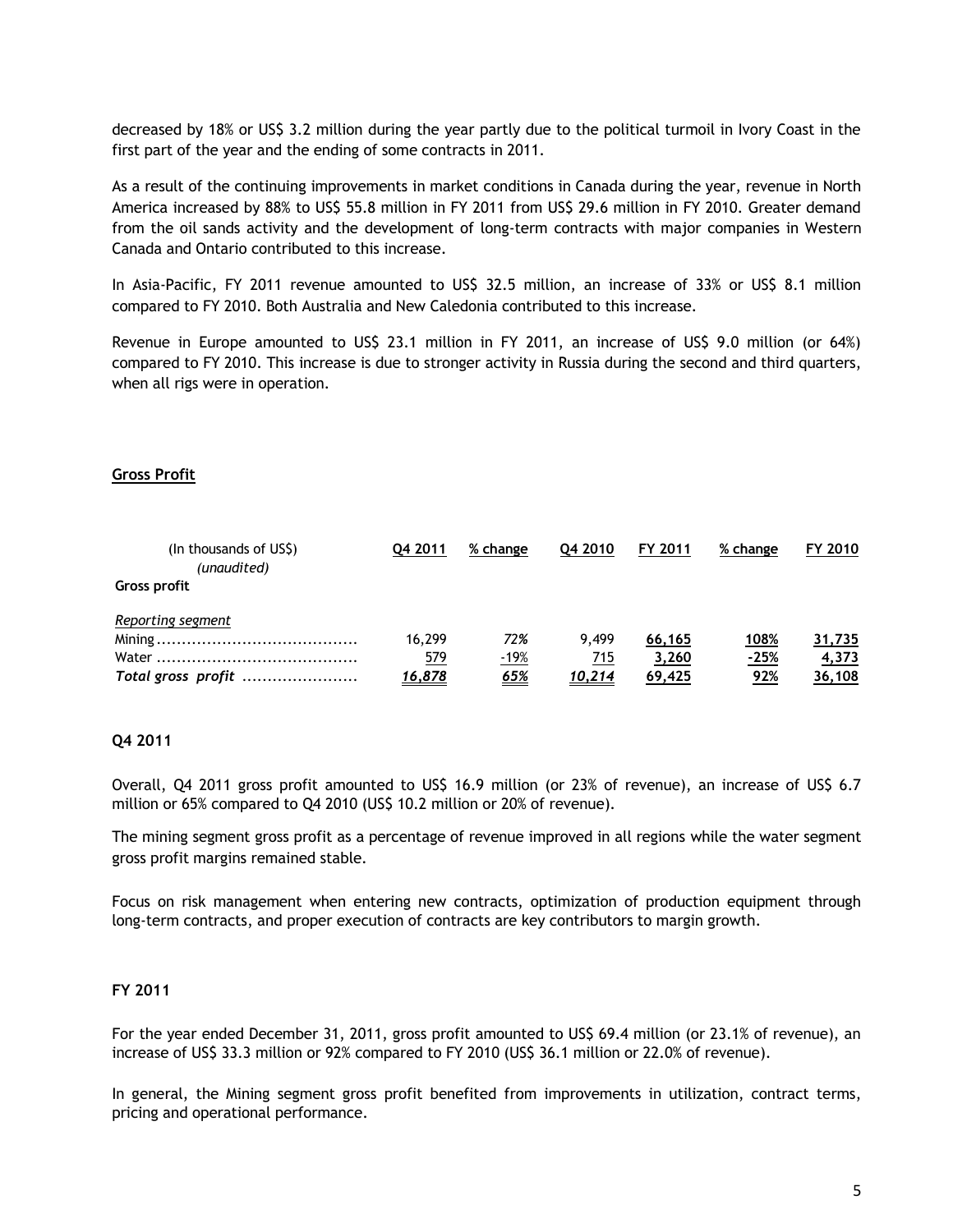In the Water segment, gross profit margins decreased slightly from 24.4% in 2010 to 22.2% in 2011 mainly due to the reduced level of activity which resulted in a lower utilization of equipment.

# **Selling, General and Administrative Expenses**

| (In thousands of US\$)<br>(unaudited)        | 04 2011 | % change | 04 2010 | FY 2011 | % change | FY 2010 |
|----------------------------------------------|---------|----------|---------|---------|----------|---------|
| Selling, general and administrative expenses | 6.798   | 28%      | 5.301   | 25,983  | 35%      | 19.508  |
| As a percentage of revenue                   | 9%      |          | 10%     | 9%      |          | 12%     |

# **Q4 2011**

SG&A decreased to 9% of revenue in Q4 2011 as compared to 10% in Q4 2010.

#### **FY2011**

SG&A decreased to 9% of revenue in 2011 as compared to 12% in 2010, as a result of the growth strategy implemented by the Company.

#### **Operating profit**

| (In thousands of US\$)<br>(unaudited) | 04 2011 | % change    | 04 2010      | FY 2011       | % change | FY 2010 |
|---------------------------------------|---------|-------------|--------------|---------------|----------|---------|
| <b>Operating profit</b>               |         |             |              |               |          |         |
| Reporting segment                     |         |             |              |               |          |         |
|                                       | 9.751   | 112%        | 4.598        | 41,441        | 178%     | 14.891  |
| Water                                 | 329     | <u>-11%</u> | 370          | 1,978         | $-2%$    | 2,010   |
| Total operating profit                | 10,080  | 103%        | <u>4,968</u> | <u>43,419</u> | 157%     | 16,901  |

#### **Q4 2011**

Operating profit increased to US\$ 10.1 million (or 13.4% of revenue) in Q4 2011 compared to US\$ 5.0 million (or 9.6% of revenue) in Q4 2010.

#### **FY 2011**

Operating profit increased to US\$ 43.4 million (14.4% of revenue) in FY 2011 compared to US\$ 16.9 million (10.3% of revenue) in FY 2010. This improvement is primarily due to the increased level of gross margin, together with the reduction of SG&A as a percentage of revenue.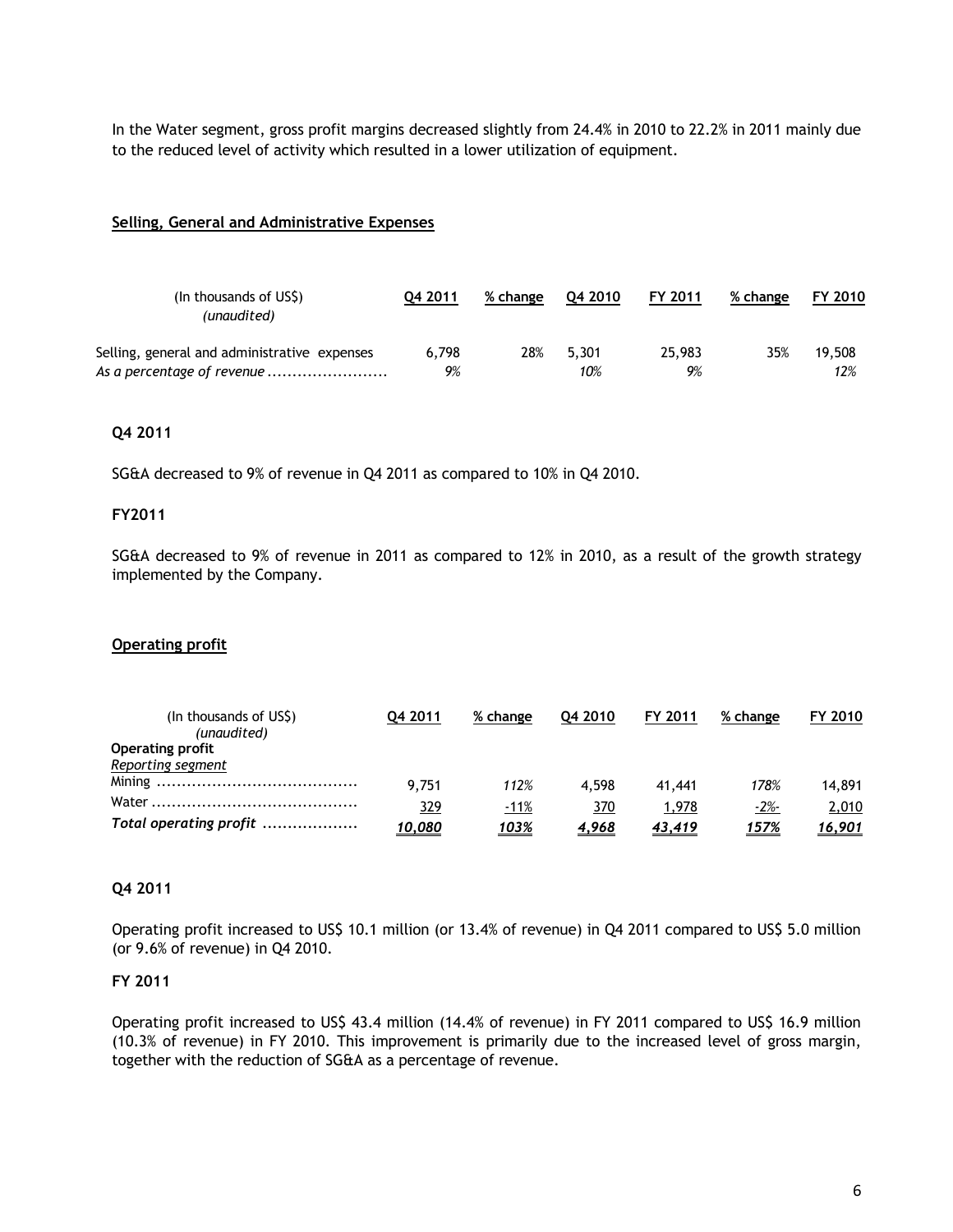# **Financial position**

The following table provides a summary of the Company's cash flows for FY 2011 and FY 2010:

| (In thousands of US\$)                                | FY 2011   | FY 2010   |
|-------------------------------------------------------|-----------|-----------|
| Cash generated from operations before working capital |           |           |
| requirements                                          | 74,088    | 37,466    |
| Working capital requirements, interest and tax        | (6,320)   | (20, 103) |
| Net cash flow from operating activities               | 67,768    | 17,363    |
| Purchase of equipment in cash                         | (35, 702) | (13, 735) |
| Consideration payable related to acquisitions         | (7,600)   | (7,019)   |
| Net cash used in investing activities                 | (43, 302) | (20, 754) |
| Repayment of financial debts, net of proceeds         | (7,981)   | (2, 154)  |
| Acquisition of treasury shares                        | (3,272)   | (373)     |
| Dividends paid                                        | (2,957)   | (2,039)   |
| Net cash used in financing activities                 | (14, 210) | (4, 566)  |
| Exchange differences                                  | (863)     | (3,028)   |
| Variation in cash and cash equivalents                | 9,393     | (10, 985) |

For the year ended December 31, 2011, cash generated from operations before changes in operating assets and liabilities increased to US\$ 74.1 million in 2011 compared to US\$ 37.5 million in previous year.

During the twelve-month period, the working capital requirements amounted to US\$ 6.3 million compared to US\$ 20.1 million for the same period last year.

After interest and income tax paid, the cash flow from operations amounted to US\$ 67.8 million, a year on year increase of US\$ 50.4 million.

During the year, the Company acquired operating equipment through US\$ 35.7 million in cash purchases and US\$ 15.6 million in finance leases not shown in the table above as they were non-cash transactions. This compares to a total of US\$ 13.8 million in cash purchases and US\$ 4.4 million in finance leases during the same period in 2010.

In 2011, 21 new rigs and ancillary equipment were acquired and 9 rigs were retired from service.

During the year, the Company paid the final payment due to EDC's former shareholders for an amount of US\$ 7.6 million.

During the same period, the Company paid dividends to its common shareholders amounting to US\$ 3.0 million.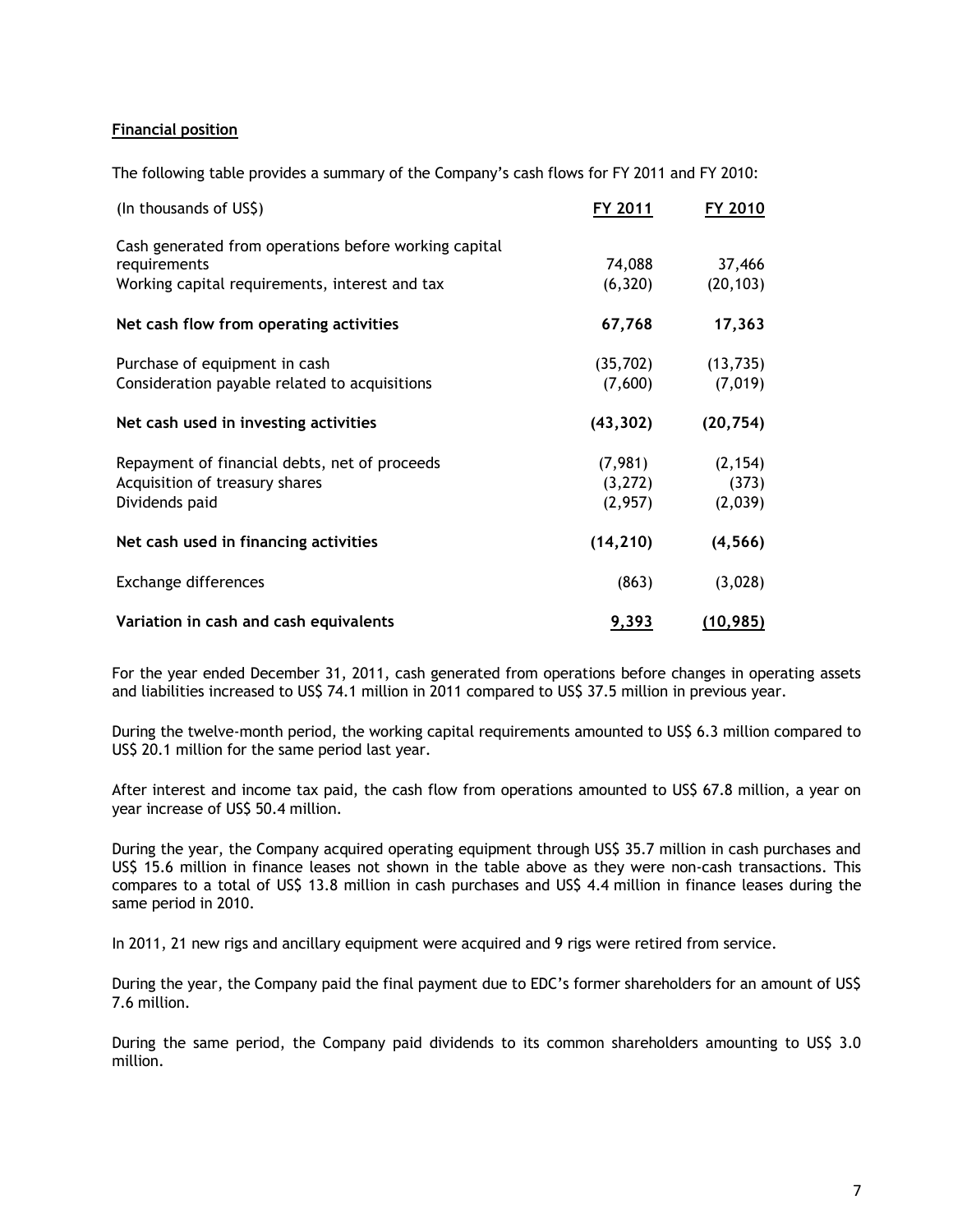As of December 31, 2011, cash and cash equivalents totaled US\$ 24.3 million compared to US\$ 14.9 million as at December 31, 2010. Cash and cash equivalents are held at or invested within top tier financial institutions.

On December 31, 2011, financial debts and equivalents amounted to US\$ 49.2 million (US\$ 49.6 million as at December 31, 2010). In 2011, the Company finalized US\$ 8.6 million in additional long-term financing agreements with French banks and continued to increase its short-term credit lines in order to align them with its enlarged operations.

As at December 31, 2011, the maturity of the financial debt (borrowing and other financial debts) can be analyzed as follows (in thousands of US\$):

| <b>Maturity</b>                               | Less than<br>one year | Between one<br>and five years | More than<br>five years | <u>Total</u> |
|-----------------------------------------------|-----------------------|-------------------------------|-------------------------|--------------|
|                                               | 7.640                 |                               |                         | 7.640        |
| Assignment of trade receivables with recourse | 10,886                |                               |                         | 10.886       |
|                                               | 4.574                 | 6.205                         |                         | 10.779       |
|                                               | 8.812                 | 11.087                        |                         | 19.899       |
|                                               | 31,912                | 17,292                        |                         | 49,204       |

Assignment of trade receivables with recourse, which is presented in the table above as "less than one year", is backed by trade receivables and can be renewed as necessary. The Company has used and unused short-term credit facilities of US\$ 82.6 million available as at December 31, 2011, corresponding to bank overdrafts and assignment of trade receivables. US\$ 18.5 million has been drawn down as at December 31, 2011.

As at December 31, 2011, the net debt amounted to US\$ 24.9 million. The ratio of debt (net of cash) to shareholders' equity decreased to 0.15 from 0.20 as at September 30, 2011 (0.24 as at December 31, 2010).

Bank guarantees as at December 31, 2011, totaled US\$ 19.1 million compared to US\$ 27.6 million as at December 31, 2010.

The Company is not subject to any financial covenants as at December 31, 2011.

#### **Currency and Exchange Rates**

The exchange rates for the periods under review are provided in the Management's Discussion and Analysis of Q2 2011.

#### **Dividends**

On March 5, 2012, the Board of Directors proposed a dividend payment of €0.053 per common share to be approved by shareholders at the Company's Annual General Meeting on April 16, 2012.

#### **Outlook**

The Company's business strategy is to continue to grow through the development and optimization of the services it offers across geographical regions and industry segments, as well as through the expansion of its customer base. Foraco expects to continue to execute its strategy through a combination of organic growth and development and acquisitions of complementary businesses in the drilling services industry.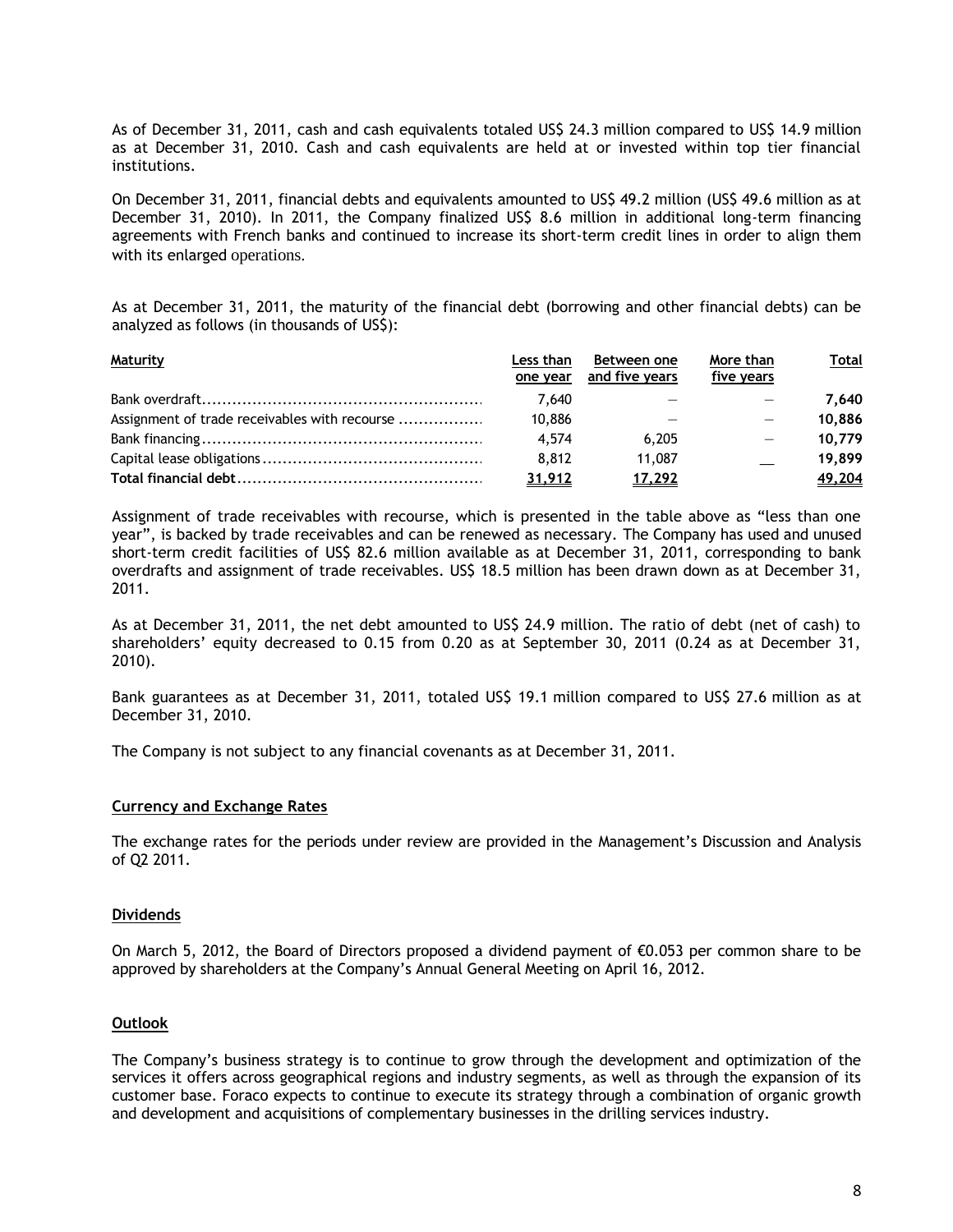*Foraco's unaudited Financial Statements and Management's Discussion & Analysis ("MD&A") for the three month period ended December 31, 2011 are available via Foraco's website at [www.foraco.com](http://www.foraco.com/) and will be available on [www.sedar.com.](http://www.sedar.com/)* 

# **Conference Call and Webcast**

On March 6, 2012, Company Management will conduct a conference call at 10:00 am ET to review the financial results. The call will be hosted by Daniel Simoncini, Chairman and CEO, and Jean-Pierre Charmensat, Vice-CEO and CFO.

You can join the call by dialing 1-888-231-8191 or 647-427-7450. You will be put on hold until the conference call begins. A live audio webcast of the conference call will also be available through <http://www.newswire.ca/en/webcast/detail/926361/989597> or on our [website.](http://www.foraco.com/index.php/investors/events-a-earnings-calendar)

An archived replay of the webcast will be available for 90 days.

# **About Foraco International SA**

Foraco International SA [\(TSX: FAR\)](http://tmx.quotemedia.com/quote.php?qm_symbol=FAR&locale=EN) is a global leading drilling services company that provides turnkey solutions for mining, energy, water and infrastructure projects. Supported by its founding values of integrity, innovation and involvement, Foraco has grown into the third largest global drilling enterprise with a presence in 23 countries across five continents. For more information about Foraco, visit [www.foraco.com.](http://www.foraco.com/)

# **For further information, please contact:**

Sonia Tercas, Manager, Investor Relations Email: [tercas@foraco.com](mailto:tercas@foraco.com)

Tel: (647) 351-5483

To receive Company press releases, please email [tercas@foraco,](mailto:tercas@foraco,.com).com and mention "Foraco News" in the subject line.

*"Neither TSX Exchange nor its Regulation Services Provider (as that term is defined in the policies of the TSX Exchange) accepts responsibility for the adequacy or accuracy of this release."*

# *Caution concerning forward-looking statements*

*This document may contain "forward-looking statements" and "forward-looking information" within the meaning of applicable securities laws. These statements and information include estimates, forecasts, information and statements as to Management's expectations with respect to, among other things, the future financial or operating performance of the Company and capital and operating expenditures.*